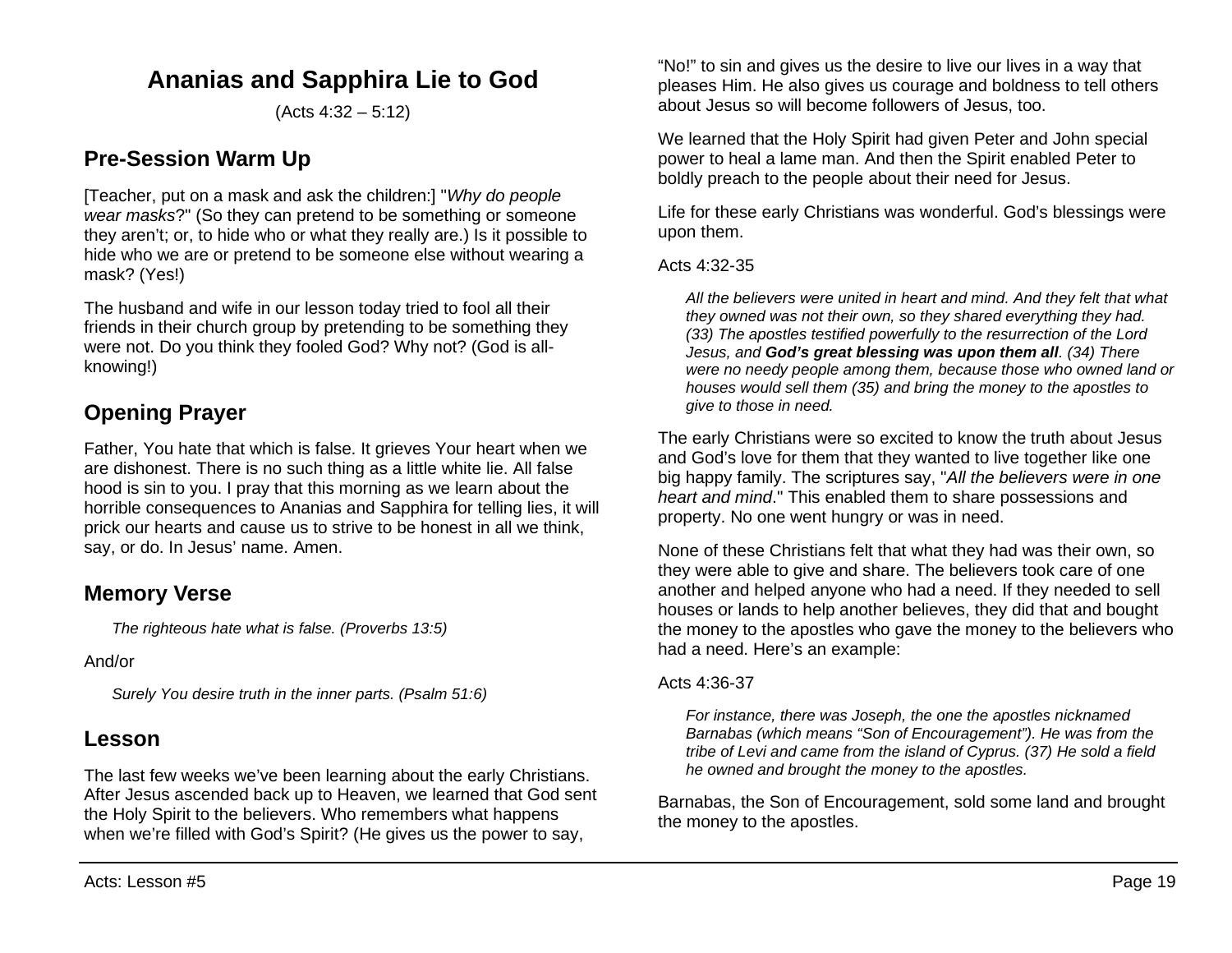How do you feel about your things? Is it easy for you to share what you have with others? We need to remember that everything we have comes as a gift from God!

Now we're about to find out that even though the Holy Spirit had come and given the people special powers and gifts, they were not protected from Satan's temptations. Just like it is today, Satan is still actively trying to make believers stumble.

#### Acts 5:1

*But there was a certain man named Ananias who, with his wife, Sapphira, sold some property.* 

This was a voluntary decision. No one was forcing them to sell their land. If believers did choose to sell something they owned, the money was theirs to use as they wanted. But Ananias and Sapphira desired praise. They wanted to appear to be generous. So, they made a plan to lie...

#### Acts  $5:2-6$

*He brought part of the money to the apostles, claiming it was the full amount. With his wife's consent, he kept the rest. (3) Then Peter said, "Ananias, why have you let Satan fill your heart? You lied to the Holy Spirit, and you kept some of the money for yourself. (4) The property was yours to sell or not sell, as you wished. And after selling it, the money was also yours to give away. How could you do a thing like this? You weren't lying to us but to God!" (5) As soon as Ananias heard these words, he fell to the floor and died. Everyone who heard about it was terrified. (6) Then some young men got up, wrapped him in a sheet, and took him out and buried him.*

Meanwhile, his wife didn't know what had happened to her husband...

#### Acts  $5.7-10$

*About three hours later his wife came in, not knowing what had happened. (8) Peter asked her, "Was this the price you and your husband received for your land?" "Yes," she replied, "that was the* 

*price." (9) And Peter said, "How could the two of you even think of conspiring to test the Spirit of the Lord like this? The young men who buried your husband are just outside the door, and they will carry you out, too." (10) Instantly, she fell to the floor and died. When the young men came in and saw that she was dead, they carried her out and buried her beside her husband.*

What was Ananias' and Sapphira's sin? Was it stinginess? Greed? Covetousness? No, their sin was lying! Saying they gave the whole amount and trying to make people think they were more generous than they really were. It was their choice whether or not to sell their land and how much to give.

God knew their heart and punished both of them for their sin. God knows when a person is pretending to be a sincere follower of Christ.

Have you ever lied so that others will think you are special? Have you ever pretended to be good in ways you really aren't so you'll look good? Have you ever bragged about yourself to make people like you? That's being a hypocrite.

[Teacher, write "*hypocrite*" on the board.] The word *Hypocrite* is a Greek word for "*stage actor*." That's why we use this word to describe someone who pretends to be what he is not. Greek hypocrites (actors) used to wear masks to play out their parts.

What are some hypocritical things people sometimes do in church? (Pretend to be big tithers or prayers.)

When you are a hypocrite, a play actor, you may be able to fool some people with lies, but God is not fooled! He knows what you are really like inside. Don't think you can deceive God and escape His discipline.

Galatians 6:7 says,

*Don't be misled—you cannot mock the justice of God. You will always harvest what you plant.*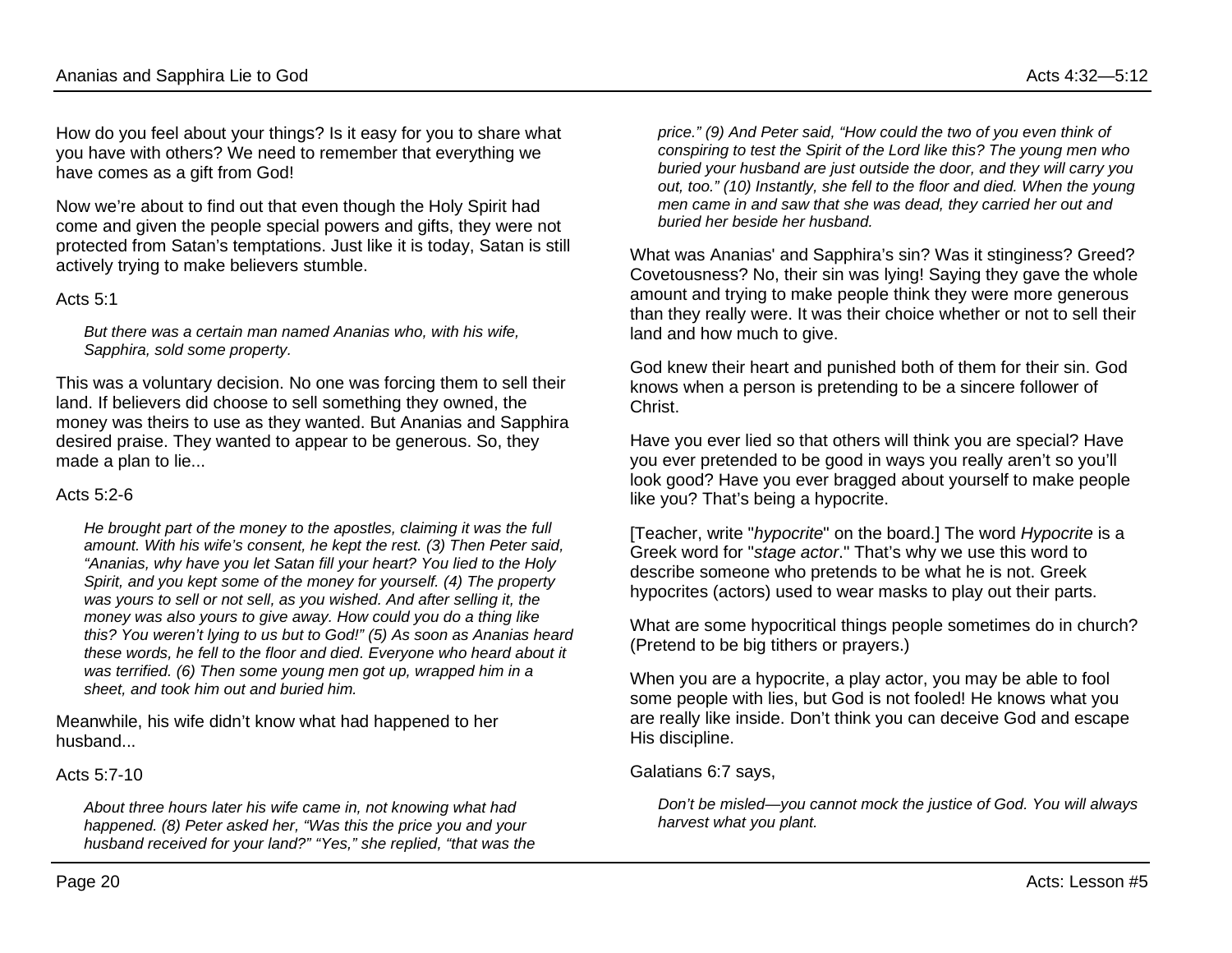Why do you think God judged Ananias and Sapphira's dishonesty so harshly? All lying is bad, but it is especially bad among Christians because it ruins the Holy Spirit's ability to bring people to the saving knowledge of Christ.

If you are trying to tell someone about the love of Christ and the benefits of becoming a Christian, why would they believe you if they know you are a liar?

When we pretend to be more righteous than we really are, like Ananias and Sapphira did, we destroy our testimony about Christ. God *had* to discipline Ananias' and Sapphira's sin.

When their sin was punished, the power of the Holy Spirit continued to work in a mighty way through the apostles.

Acts 5:11-12

*Great fear gripped the entire church and everyone else who heard what had happened. (12) The apostles were performing many miraculous signs and wonders among the people. And all the believers were meeting regularly at the Temple in the area known as Solomon's Colonnade.*

When it says that "*great fear gripped*" the people, it just means that everyone who heard what happened to Ananias and Sapphira had a healthy respect for God. They knew God takes sin very seriously. We are not to think for a minute we can get away with lying; God knows our every thought!

And when the people took God seriously, the Holy Spirit began to work in mighty ways among the people; the apostles performed many miracles.

Satan, God's enemy, tries to get you to sin because he wants to keep God from doing powerful things in and through your life.

God hates lying. If you lie you have no part with Jesus. The Bible says that Satan is the father of lies.

John 8:44

*For you are the children of your father the devil, and you love to do the evil things he does. He was a murderer from the beginning. He has always hated the truth, because there is no truth in him. When he lies, it is consistent with his character; for he is a liar and the father of lies.*

God expects you to be truthful.

[Teacher, discuss how dishonesty is like a trap: one lie often leads to more, and before you know it, the lies have taken over.]

# **CLOSING PRAYER**

Father, help us to always be truthful with You and with others. And, help us to be honest in everything we do. We also ask You to help us to be generous with the things You have given us. Don't let me hold back from sharing with others, like Ananias and Sapphira did. In Jesus' name we pray. Amen.

## **Learning Centers**

**Object Lesson**

### *Brown-E's Trick*

[Teacher, before class, place many brown E's cut out of brown construction paper in a baking pan



I made brownies!! I cooked all morning, and out of the goodness of my heart, I brought in brownies for all of you!! The kitchen smelled so good!! They cooked and they cooled. Would you like to have one? [Kids should be excited and ready for a yummy brownie.